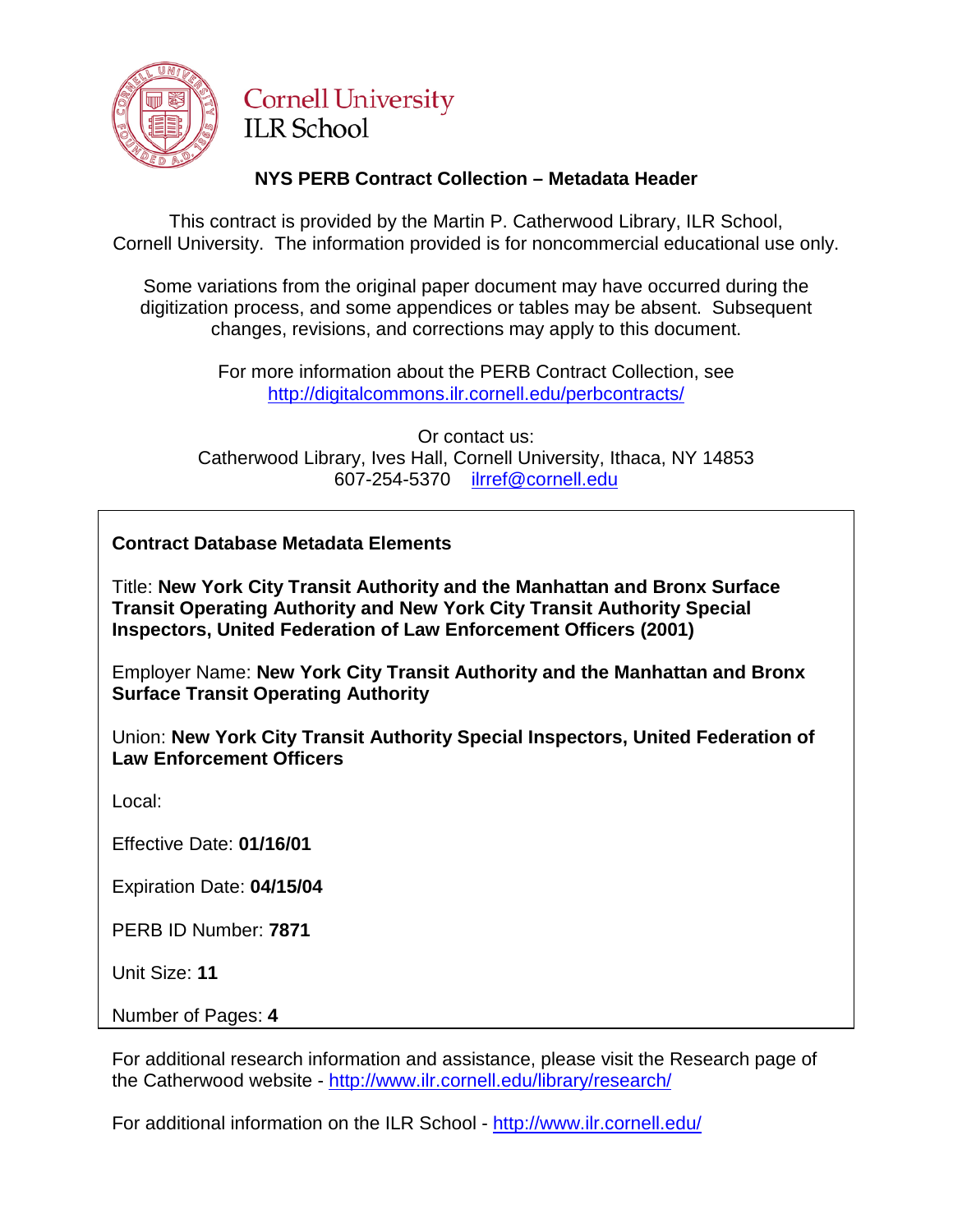$5 - 6/2104$ 

#### **MEMORANDUM OF UNDERSTANDING**

Agreement made between the NEW YORK CITY TRANSIT AUTHORITY and the MANHATTAN AND BRONX SURFACE TRANSIT OPERATING AUTHORITY (hereinafter referred to as the "Authorities") and the UNITED FEDERATION OF LAW ENFORCEMENT OFFICERS (hereinafter referred to as the "Union")

It is mutually agreed that the Collective Bargaining Agreement between the Authority and the Union shall be amended as follows:

#### 1. Term of Agreement

The term of the agreement shall commence on January 16,2001 and conclude on April 15,2004.

2. Wages

1. The wage rates for the employees represented by the Union shall be increased as follows:

Effective January 16,2001, the rates of pay that were in effect on January 15, 2001 shall be increased by 5%.

Effective January 16,2002, the rates of pay that were in effect on January 15, 2002 shall be increased by 3%.

Effective January 16,2003, the rates of pay that were in effect on January 15, 2003 shall be increased by 4%.

2. Effective upon final ratification and approval, employees hired after November 6, 1998 and before March 1,2000 shall be given a one year credit towards wage progression. It is understood that this one year credit is for wage progression purposes only.

#### $3.$ Longevity Payments

Commencing immediately upon full and final ratification, longevity payments, which are being paid biweekly, will be paid in a lump sum on the last payroll period in November. Employees who resign, die, retire or are promoted to a title that does not receive longevity payments before the payment for longevity is made will be paid a pro-rata share of the longevity payment. All other aspects of the longevity payments will remain the same.

# **RECEIVED**

**MAY 17** 2004

**NYS PUBLIC EMPLOYMENT RELATIONS BOARD** 

ũ

 $\mathbf{I}$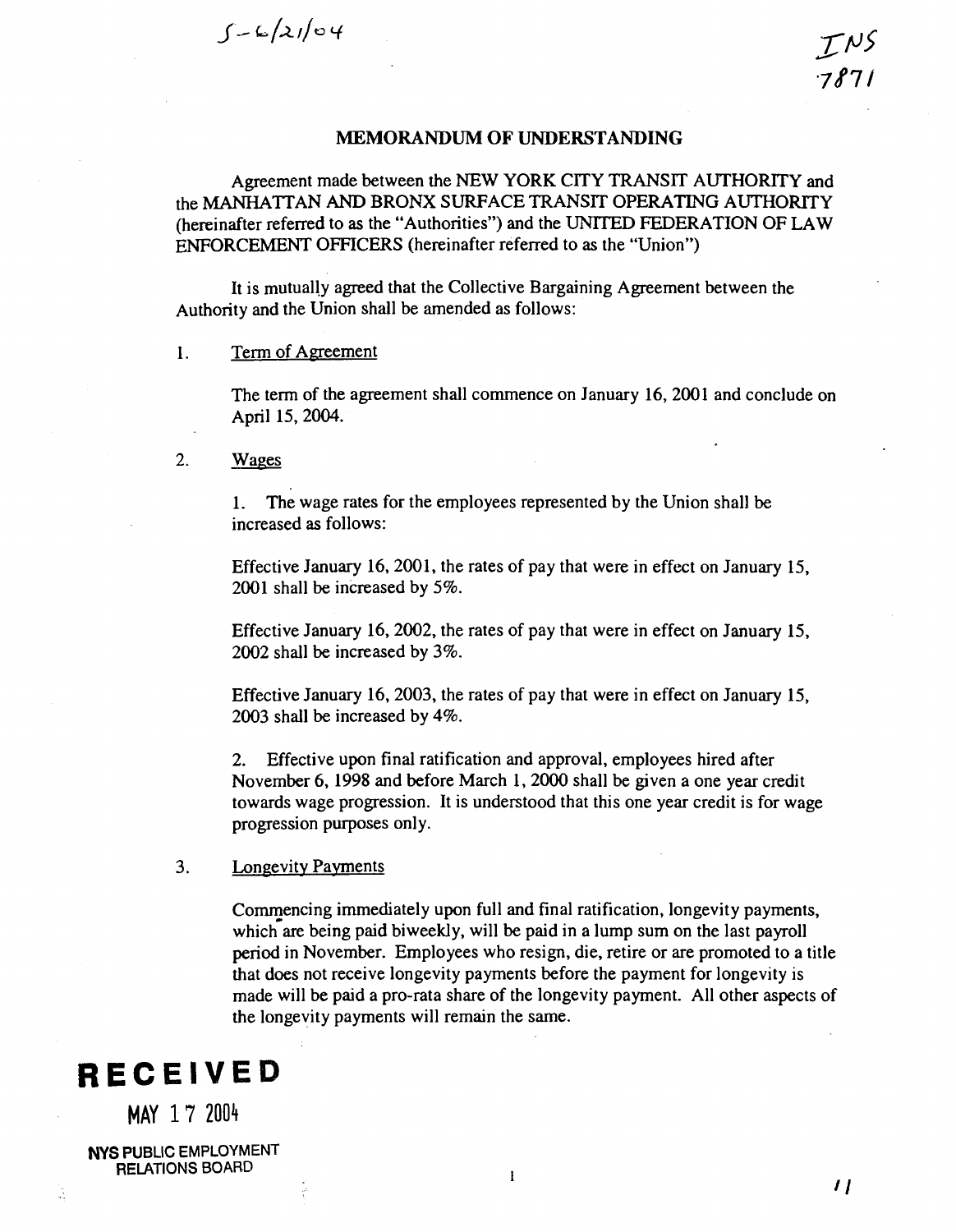#### 4. Special Inspector Performance Bonus

Effective January 16,2001, the Special Inspector merit bonus shall be increased from \$1,000.00 to \$1,650.00 and shall be open to all Special Inspectors. All other terms and conditions of the Special Inspector merit bonus program shall continue to apply.

The Peace Officer Bonus shall be eliminated.

#### 5. Health Benefits

Effective upon final ratification and approval, the employee contribution towards medical benefits shall be increased from \$10.00 to \$15.00 per pay period.

In addition, employees will be given the option to opt out of participation in NYSHIP in accordance with Authority guidelines. The parties agree that if changes are made to the opt out program, the Authority's only obligation is to notify the Union of such changes.

### 6. Pension

Effective upon full and final ratification, the Authority agrees to allow the employees to participate in the amended NYCERS and MaBSTOA Pension Plans, whichever is applicable to the employee.

#### 7. Flexible Spending Accounts

Effective January 1,2003, the Authority agrees to offer employees represented by the Union Medical Spending and/or Dependant Care accounts **as** defined under Section 125 of the IRS Code.

#### 8. Annuity Plan

Employees represented by the Union shall have the opportunity to participate in a 401K and/or 457 Tax Deferred Annuity Plan **as** allowed by law.

#### 9. Tuition Reimbursement

The Authority will offer tuition reimbursement benefits in accordance with the Authority's Tuition Reimbursement Program. The parties agree that if changes are made to the tuition reimbursement program, the Authority's only obligation is to notify the Union of such changes.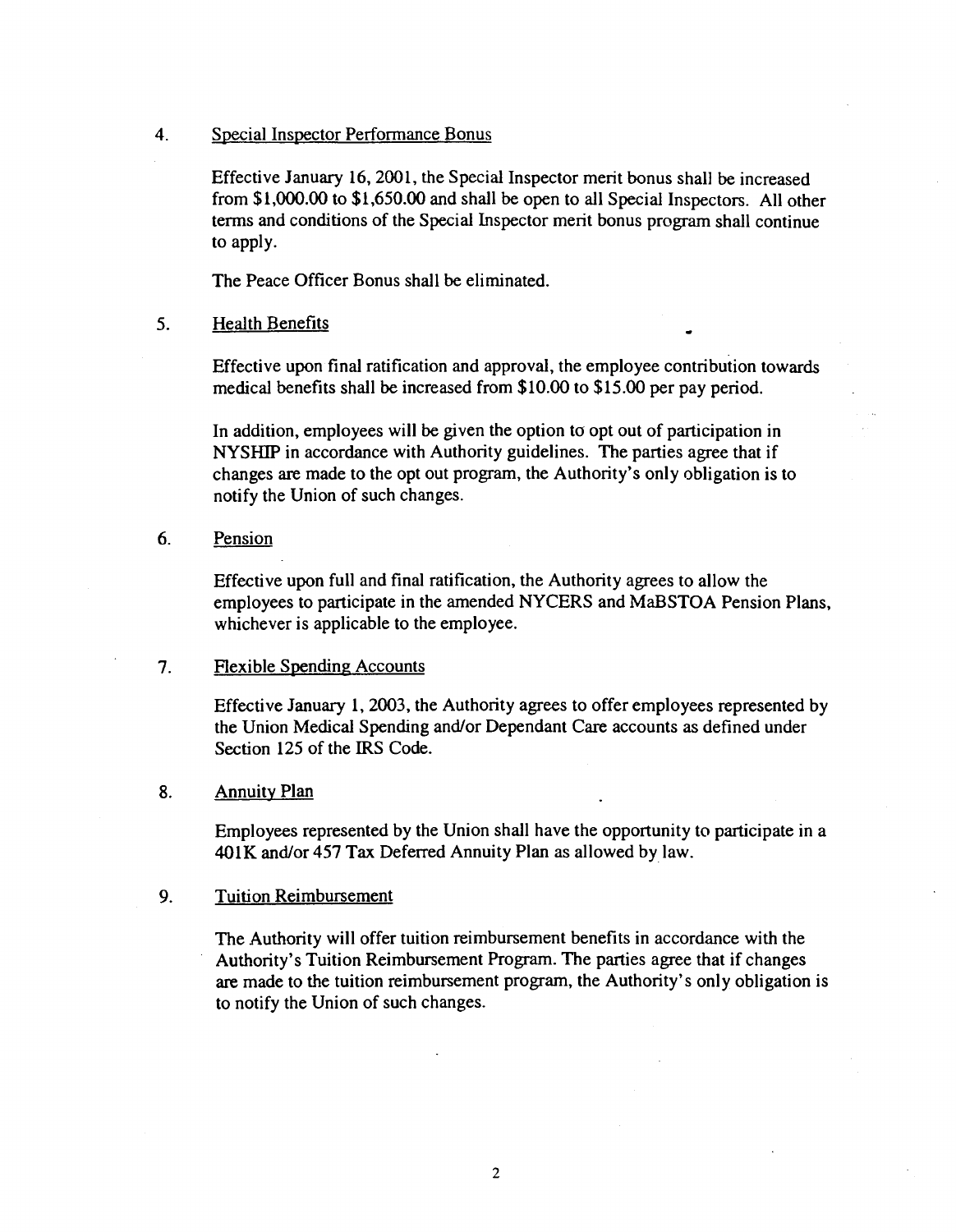#### **10.** TransitChek

 $\mathbf{r}$ 

Effective **as** soon **as** practicable, the Authority will offer TransitChek benefits to employees who express interest.

#### 11. **Regional Bus Company**

The parties agree that the artificial distinctions that currently exist between the bus operations at the Transit Authority and the Operating Authority do not well serve the riding public or the members of the Union. In furtherance of that mutual recognition the parties agree to convene a senior level labor/management executive committee. This committee will be charged with developing a plan to consolidate the bus operations at the Transit Authority and the Operating Authority into a new subsidiary of the Metropolitan Transportation Authority. The purpose of such consolidated bus company would be providing efficient, cost effective bus service in the metropolitan region transportation district.

The Parties agree that the Committee will convene no later than **30** days following full and final ratification of this Agreement. The Committee will identify impediments to the creation and efficient operation of such regional bus authority and recommend solutions to said impediments. If the parties agree that such consolidated bus company is feasible and have resolved outstanding issues then required legislation shall be jointly drafted and supported.

- **12.** Except **as** otherwise expressly provided in this Agreement, all provisions of the expired Collective Bargaining Agreement shall continue in effect.
- **13.** This Agreement is subject to approval of the MTA Board and ratification by the members of the Union.
- **14.** To the extent that any of the provisions of this Agreement require approval of, or are subject to modification, by federal or state agency pursuant to statute or regulations issued thereunder, they shall be subject to such approval or modification.

IT IS AGREED BY AND BETWEEN THE PARTIES THAT ANY PROVISION OF THIS AGREEMENT REQUIRING LEGISLATIVE ACTION TO PERMIT ITS IMPLEMENTATION BY AMENDMENT OF LAW OR NY PROVIDING ADDITIONAL FUNDS THEREFORE, SHALL NOT BECOME EFFECTIVE UNTIL **THE** APPROPRIATE LEGISLATIVE BODY HAS GIVEN APPROVAL. IT IS FURTHER AGREED THAT THE PRTIES WILL JOINTLY SEEK SUCH APPROVAL WHERE REQUIRED.